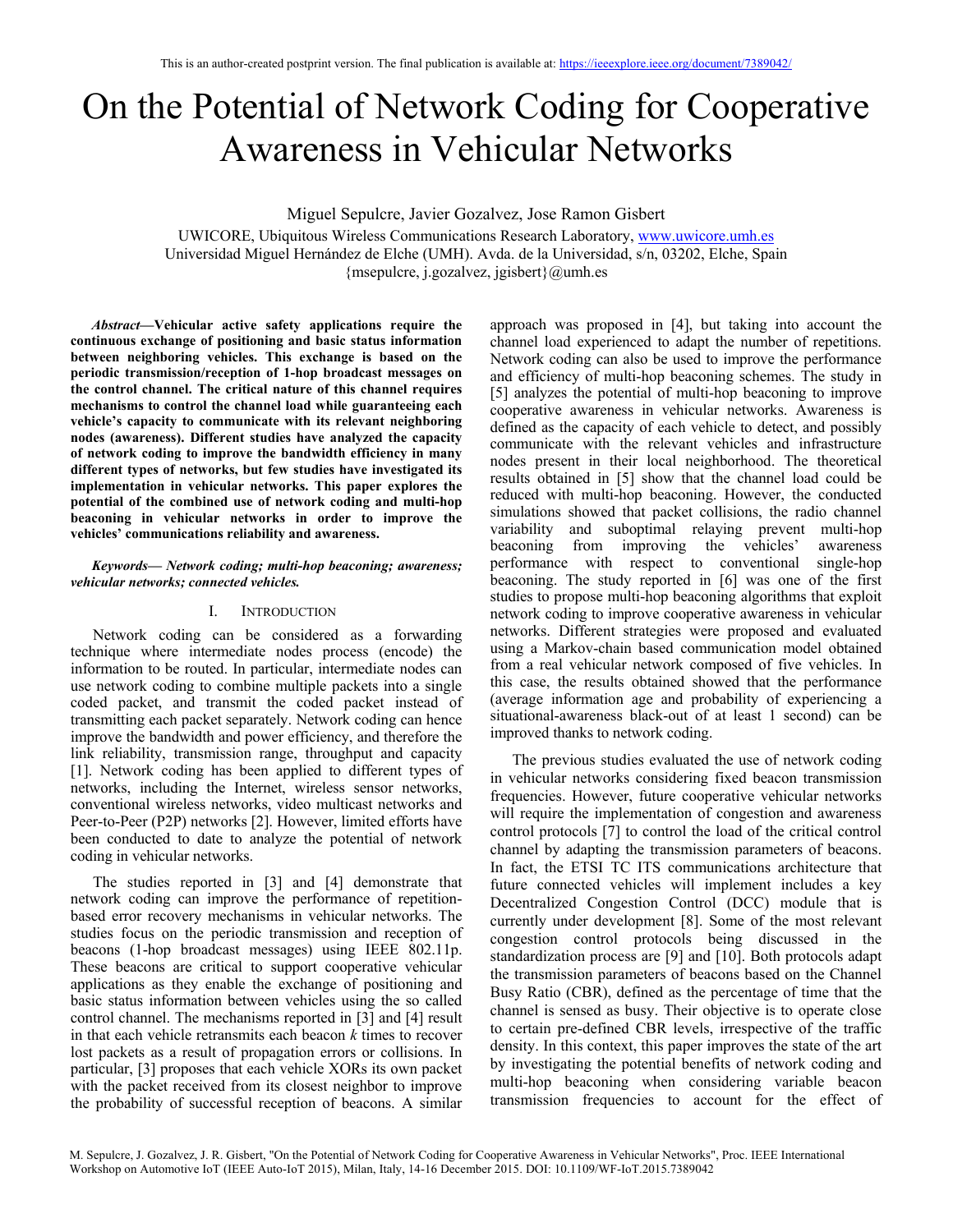congestion control protocols. In particular, this study investigates whether (and the conditions under which it is possible) network coding (combined with multi-hop beaconing) can improve the communications reliability and therefore the cooperative vehicular awareness. To this aim, the implementation simulation scenario accurately models packet collisions and interferences, which are relevant factors affecting the performance and efficiency of single-hop and multi-hop beaconing strategies in vehicular networks. The results obtained in this study show that the combined used of network coding and multi-hop beaconing can improve cooperative awareness in vehicular networks under certain conditions.

## II. BEACONING STRATEGIES

To evaluate the potential of network coding and multi-hop beaconing, the beaconing strategies depicted in Fig. 1 have been studied. For all of them, all vehicles periodically transmit beacons to support cooperative applications. This study considers active safety applications as they have more strict application requirements. In particular, this study considers that applications require that at least one transmitted beacon is correctly received every *PIR* (Packet Inter-Reception Time) by all vehicles within certain communication range (*CR*) with probability (*papp*). For example, an application could require that at least 1 beacon per second is correctly received at a certain communication range with *papp*=0.99 probability. *CR*, *PIR* and *papp* are application requirements that depend on the vehicular context. These requirements should be satisfied independently of whether a single-hop or multi-hop beaconing strategy is employed. In the latter case, each vehicle forwards other vehicles' beacons. For simplicity and based on previous studies [\[6\],](#page-5-5) only two hops have been considered in this study for the multi-hop beaconing strategies.

When a single-hop beaconing strategy is considered (SH, Fig. 1a), vehicles periodically transmit their beacons using the transmission parameters configured by e.g. congestion and awareness control protocols. The transmission parameters, the propagation conditions and packet collisions influence the Packet Delivery Ratio (PDR) experienced at a distance equal to *CR*, and therefore influence the *papp* probability. PDR and *papp* can be related as follows considering a single-hop beaconing strategy and independent packet receptions:

$$
p_{app} = 1 - (1 - p_{CR})^N \tag{1}
$$

where  $p_{CR}$  represents the PDR experienced at a distance equal to *CR*, and *N* is the number of beacons that are transmitted every *PIR* period. *N* can be calculated as  $N=PIR \cdot T_f$ , where  $T_f$  is the beacon transmission frequency.

When a multi-hop beaconing strategy is considered (MH, Fig. 1b), vehicles do not only transmit their own beacons, but also forward beacons transmitted by other vehicles. In this case, vehicle C can directly receive a beacon from vehicle A or receive it following the forwarding process from vehicle B. In this study, we consider that beacons are always forwarded by vehicles located at *CR*/2 distance from the initial transmitter. This situation represents the optimal case and therefore allows us obtaining performance bounds. The following equation models the probability that one or more beacons are correctly received at *CR* when considering that all beacons are forwarded by a vehicle at *CR*/2:

$$
p_{2\text{hops}} = \sum_{i=1}^{N} \left( p_{\text{CR}/2} \left( 1 - p_{\text{CR}/2} \right)^{i-1} \left( 1 - \left( 1 - p_{\text{CR}/2} \right)^{N-i} \right) \right) \tag{2}
$$

where  $p_{CR/2}$  represents the PDR experienced by vehicles at a distance of *CR*/2. Equation (2) considers that the vehicle located at *CR*/2 correctly receives the transmitted beacon after *i*-1 incorrect transmissions, and therefore it has *N*-*i* opportunities to correctly forward a beacon so that it is successfully received at *CR* before *PIR* elapses. *papp* can be then estimated considering  $p_{2hops}$  and the probability that the beacon is successfully received by the vehicle located at *CR* without retransmissions (i.e. directly from the source):

$$
p_{app} = 1 - (1 - p_{CR})^N (1 - p_{2hops})
$$
 (3)

Equation (3) shows that  $p_{app}$  can be improved with multihop strategies for a fixed  $p_{CR}$ , since beacons can be received at the destination directly from the transmitter or from an intermediate vehicle at *CR*/2. However, when beacons are forwarded the probability of packet collision can increase, which has a negative influence on  $p_{CR}$  and therefore in  $p_{app}$ . In fact, the average number of packets transmitted per second per vehicle would be 3 times the beacon transmission frequency in a scenario where uniformly distributed vehicles employ a multi-hop beaconing strategy. This is the case because each vehicle would have to forward at least the beacons received from two of its neighbors (e.g. vehicle B in Fig. 1b would transmit its own beacons plus the beacons received from vehicles A and C).



M. Sepulcre, J. Gozalvez, J. R. Gisbert, "On the Potential of Network Coding for Cooperative Awareness in Vehicular Networks", Proc. IEEE International Workshop on Automotive IoT (IEEE Auto-IoT 2015), Milan, Italy, 14-16 December 2015. DOI: 10.1109/WF-IoT.2015.7389042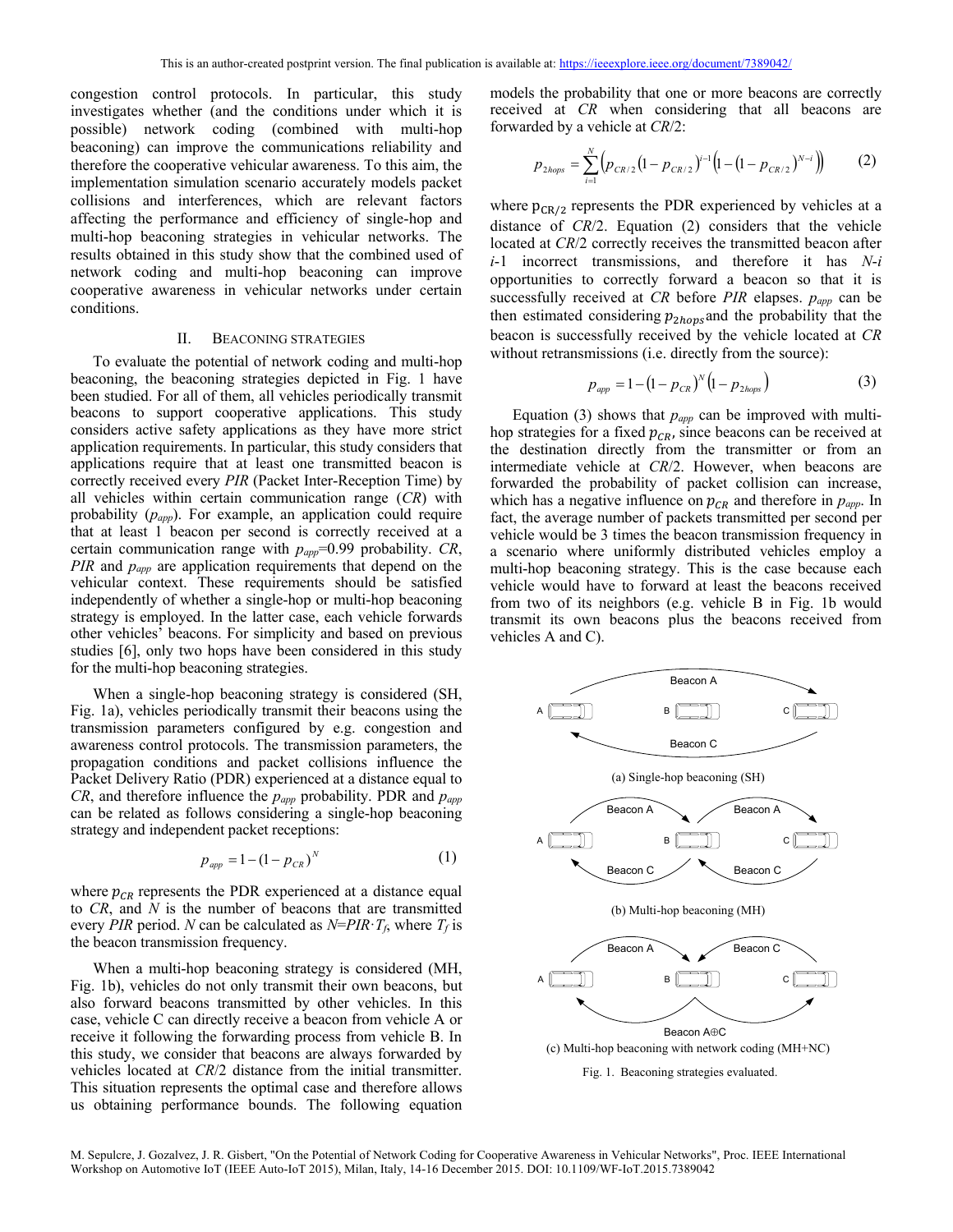Equation (3) is also valid for a multi-hop beaconing strategy combined with network coding (MH+NC, Fig. 1c). When using network coding, the beacons forwarded by each vehicle are a combination (XOR operation) of two previously received beacons. In the example shown in Fig. 1c, vehicle B transmits beacon  $A \oplus C$ , which is the XOR operation of beacon A and beacon C. Vehicle C can retrieve beacon A from beacon A $\oplus$ C because it knows beacon C. In this case, the number of packets transmitted per second per vehicle would be 2 times the beacon transmission frequency in a scenario with uniformly distributed vehicles. This is the case because two beacons to be forwarded would be combined with network coding before transmission.

## III. EVALUATION

# *A. Simulation settings*

The simulations conducted (using the network simulator ns-2.35) consider a straight highway with 6 lanes where vehicles are uniformly distributed. Two traffic densities have been simulated: 10 and 20 vehicles/km/lane. Each vehicle transmits  $T_f$  beacons per second using IEEE 802.11p at 6Mbps. The transmission power is fixed to 23dBm. The application requirements *CR*, *PIR* and *papp* influence the transmission parameters needed and the channel load generated. To avoid limiting this study to a particular application, different combinations of *CR*, *PIR* and *papp* have been analyzed. Taliwal et al. showed in [\[11\]](#page-5-10) that the Nakagami-*m* distribution suitably describes the radio propagation conditions in vehicular networks on highways in the absence of interferences. Followin[g \[12\],](#page-5-11) this study utilizes the Nakagami-*m* propagation model with *m*=3 and a quadratic path-loss according to the Friis model. Table I summarizes the main communication and simulation parameters.

| Parameter                          | Value                   |
|------------------------------------|-------------------------|
| Number of lanes                    | 6                       |
| Road length [km]                   | 8                       |
| Traffic density [veh/km/lane]      | 10 and 20               |
| Transmission power [dBm]           | 23                      |
| Packet transmission frequency [Hz] | $1 - 20$                |
| Payload size [Bytes]               | 250                     |
| Data rate [Mbps]                   | 6                       |
| Carrier frequency [GHz]            | 5.9                     |
| SINR min for packet reception [dB] | 8                       |
| Noise floor [dBm]                  | -99                     |
| Packet Inter Reception Time (PIR)  | $0.25s$ , $0.5s$ and 1s |
| Simulation time [s] and runs       | 30 and 10               |

TABLE I. COMMUNICATION AND SIMULATION PARAMETERS

## *B. Results*

[Fig. 2](#page-2-0) depicts the *CBR* experienced by the vehicles in the center of the scenario as a function of the beacon transmission frequency. The vertical lines highlight the beacon transmission frequencies needed to achieve *CBR*=0.6. Relevant congestion control protocols propose to operate close to *CBR*=0.6 [\[9\],](#page-5-8) and this operating point (or target CBR*)* has been then considered as a reference in this study. As it can be observed from [Fig. 2,](#page-2-0) each beaconing strategy should utilize a different beacon transmission frequency to operate at a given *CBR*. For example, MH+NC reaches a *CBR* equal to 0.6 with half the beacon transmission frequency compared to the SH strategy. This is the case because with MH+NC, all beacons are network-coded and forwarded by vehicles at *CR*/2, which results in that each vehicle transmits  $2 \cdot T_f$  beacons per second. The target *CBR* influences the PDR and the Packet Collision Ratio (PCR). [Fig. 3](#page-2-1) plots the PDR and the PCR for a SH strategy as a function of the distance to the transmitter. The beacon transmission frequency was configured to generate two different *CBR* levels [\(Fig. 3a](#page-2-1) and [Fig. 3b](#page-2-1)). The same results were obtained for the two traffic densities as vehicles adapt their transmission frequency to operate at the target *CBR*. In this case, if the *CBR* is fixed but the traffic density is doubled, vehicles will halve their packet transmission frequency to operate at the same *CBR*, and therefore will experience the same PDR and PCR.



<span id="page-2-0"></span>Fig. 2. CBR (Channel Busy Ratio) experienced with each beaconing strategy for two different traffic densities. The vertical lines highlight the beacon transmission frequency needed to achieve *CBR*=0.6.



<span id="page-2-1"></span>Fig. 3. PDR (Packet Delivery Ratio) and PCR (Packet Collision Ratio) for SH and two different *CBR* levels.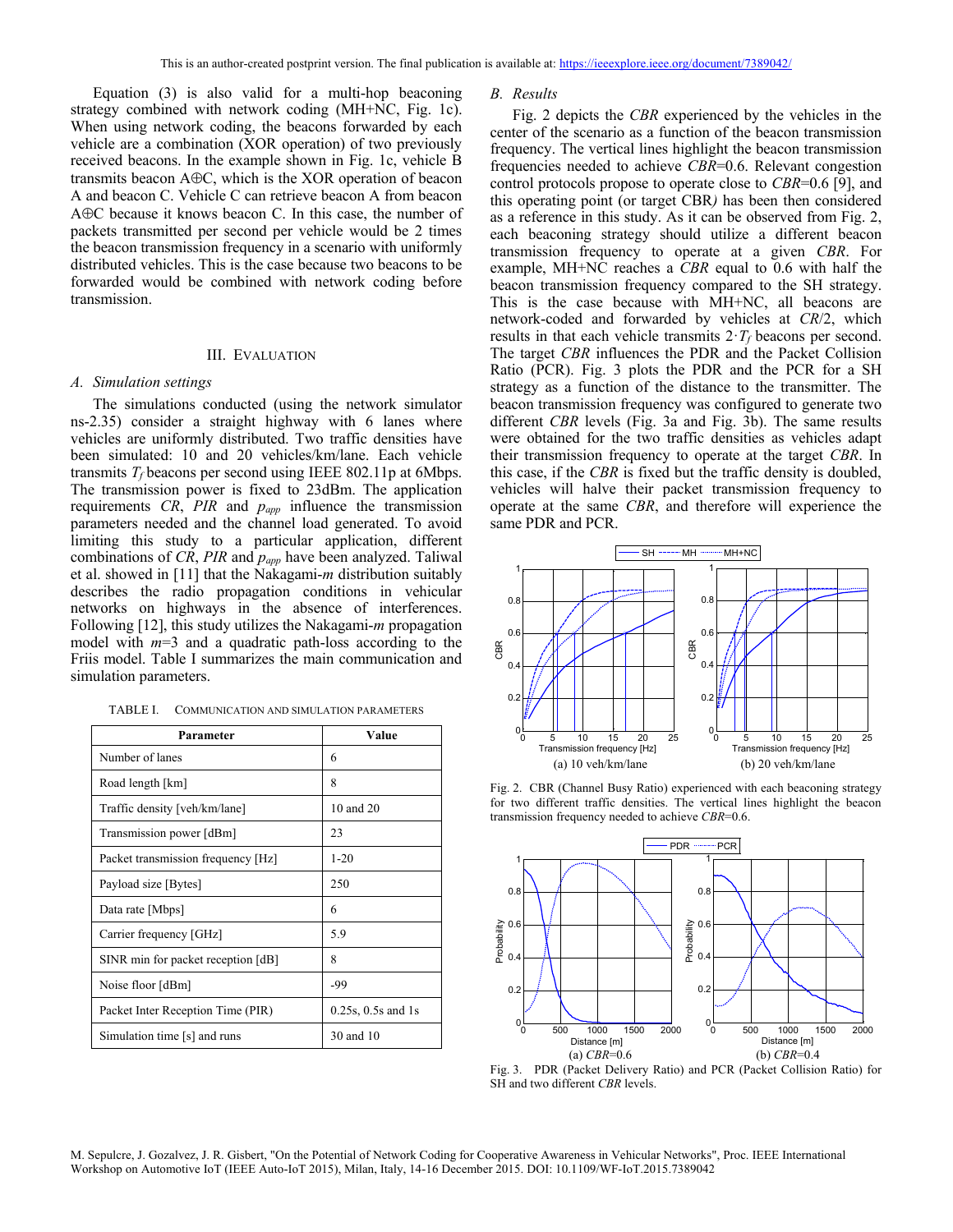[Fig. 4](#page-3-0) depicts the probability of correctly receiving each beacon at various *CR* for the different beaconing strategies and two *CBR* levels. As it can be observed, the probability of correctly receiving a beacon at *CR* increases with MH and MH+NH compared to SH for a fixed *CBR*. This is the case because each beacon can be directly received from the initial transmitter, or received from a forwarder located at *CR*/2. These results illustrate the potential of multi-hop beaconing and network coding to improve the communications reliability and therefore the cooperative awareness. However, they only represent the performance on a per-packet basis, and the number of packets that can be transmitted per second with MH and MH+NH strategies decreases compared with SH for a fixed *CBR* [\(Fig. 2\)](#page-2-0). To fairly evaluate the performance that can be achieved with the different beaconing strategies, the *PIR* parameter needs to be introduced.



<span id="page-3-0"></span>Fig. 4. Probability of correctly receiving each beacon at various *CR* for the different beaconing strategies and two different *CBR* levels. The same curves are obtained irrespective of the traffic density as long as the *CBR* is fixed.

[Fig. 5](#page-3-1) shows the probability of correctly receiving at least one beacon every *PIR*=1s at different *CR*s when operating at *CBR*=0.6. The depicted results show that MH+NC increases the reliability levels compared to SH. This results in a higher awareness since vehicles can reliably communicate with vehicles at larger distances. It is important noting that these results are obtained despite the fact that MH+NC results in lower packet transmission frequency levels when operating at a fixed *CBR* level [\(Fig. 2\)](#page-2-0). As expected, the lower traffic density increases the packet transmission frequency when operating at a fixed CBR level and therefore the awareness [\(Fig. 5a](#page-3-1)) compared to scenarios with higher traffic densities [\(Fig. 5b](#page-3-1)). Similar conclusions can be obtained with more strict application requirements. [Fig. 6](#page-3-2) presents the results obtained when the application requires that at least one beacon is received every *PIR*=0.5s at *CR*. For low traffic densities [\(Fig.](#page-3-2)  [6a](#page-3-2)), the same trends are observed as for *PIR*=1s. However, for higher traffic densities [\(Fig. 6b](#page-3-2)), the packet transmission frequency of each vehicle is reduced to operate at *CBR*=0.6 and the MH strategy generally produces the lowest reliability levels. This different trend can also be observed when increasing the application requirements. For example, with *PIR*=0.25s, SH can outperform MH and MH+NC in high traffic density scenarios [\(Fig. 7b](#page-3-3)). This is the case because when the traffic density increases, MH and MH+NC have to considerably decrease their beacon transmission frequency to maintain a fixed *CBR* level. This results in that the reliability

required per packet for MH and MH+NC has to be very high in order to guarantee that at least one beacon is correctly received every *PIR*=0.25s. For example, the beacon transmission frequencies  $(T_f)$  for each strategy has to be set equal to 9.3Hz (SH), 4.65Hz (MH+NC) and 3.1Hz (MH) to operate under a *CBR* equal to 0.6 for a traffic density of 20 veh/km/lane. In this case, SH has a higher probability to correctly receive at least one beacon every 0.25s than MH+NC [\(Fig. 7b](#page-3-3)).



<span id="page-3-1"></span>Fig. 5. Probability of correctly receiving at least one beacon every *PIR*=1s at various *CR* for the different beaconing strategies and two traffic densities. Operating point: *CBR*=0.6.



<span id="page-3-2"></span>Fig. 6. Probability of correctly receiving at least one beacon every *PIR*=0.5s at various *CR* for the different beaconing strategies and two traffic densities. Operating point: *CBR*=0.6.



<span id="page-3-3"></span>Fig. 7. Probability of correctly receiving at least one beacon every *PIR*=0.25s at various *CR* for the different beaconing strategies and two traffic densities. Operating point: *CBR*=0.6.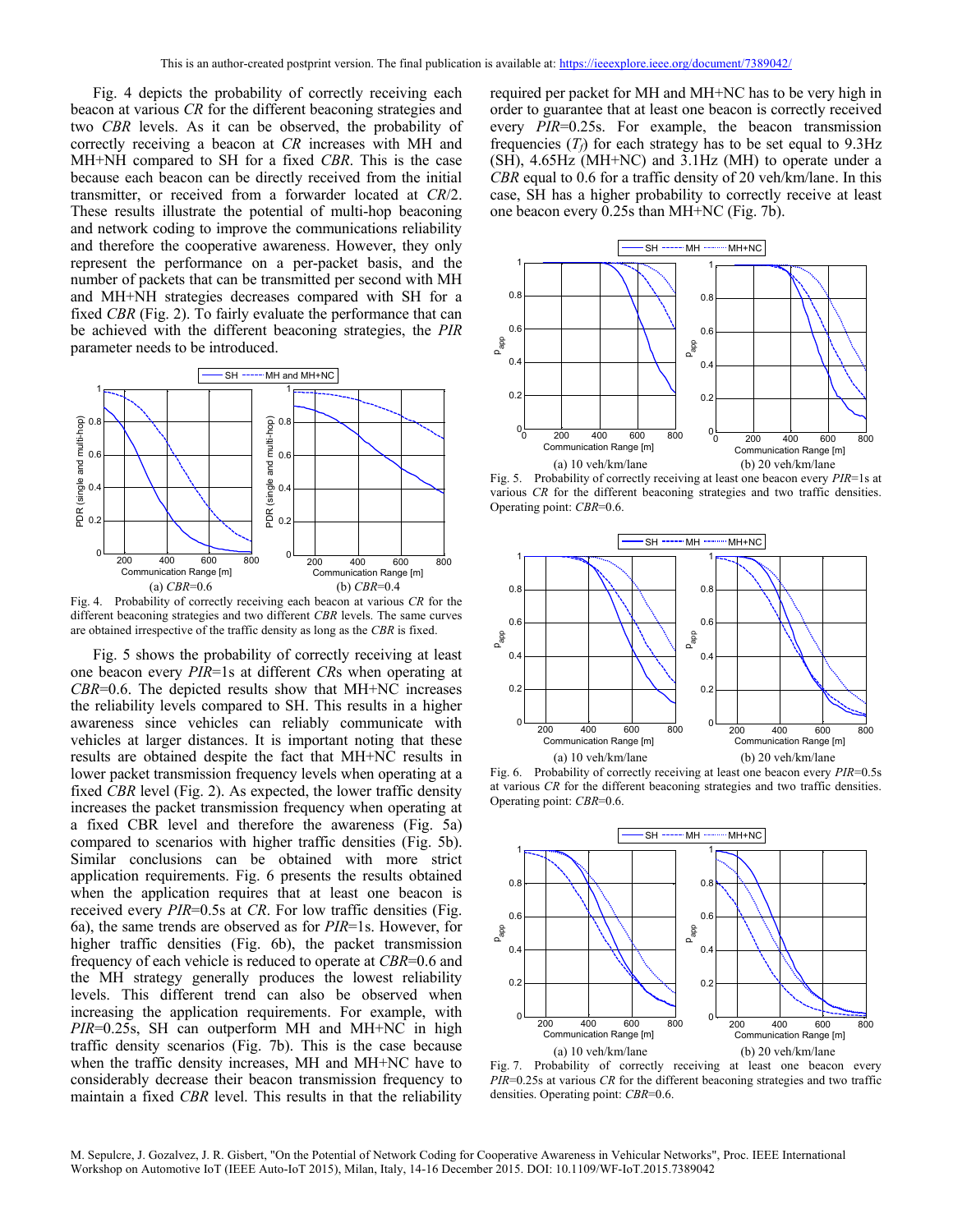Changing the target *CBR* level modifies the packet collision probability, and therefore the packet transmission frequency needed by each beaconing strategy to achieve the target *CBR*. If the target *CBR* is reduced to e.g. *CBR*=0.4, the packet collision probability and the beacon transmission frequency of the different strategies are reduced. Table II compares the average beacon transmission frequency established by each strategy to operate at a *CBR* equal to 0.6 or 0.4. A reduction in the beacon transmission frequency results in that higher perpacket reception probabilities are needed to maintain the capacity of a vehicle to communicate with other vehicles at larger *CRs*. [Fig. 8b](#page-4-0) shows again that SH can outperform multihop beaconing strategies when considering a target *CBR* equal to 0.4 and high traffic densities. This is the case despite the relaxation of the application requirements [\(Fig. 8](#page-4-0) corresponds to a *PIR* equal to 1s). On the other hand, [Fig. 8a](#page-4-0) shows that MH+NC can slightly outperform SH with lower traffic densities.

TABLE II. BEACON TRANSMISSION FREQUENCIES FOR *20 VEH/KM/LANE*

| <b>Beaconing strategy</b> | <b>CBR</b> |      |
|---------------------------|------------|------|
|                           | 0.6        | 0.4  |
| SH                        | 9.3        | 3.9  |
| MН                        | 3.1        | 1.3  |
| MH+NC                     | 4.65       | 1.95 |



<span id="page-4-0"></span>Fig. 8. Probability of correctly receiving at least one beacon every *PIR*=1s at different *CR* for the different beaconing strategies and two different traffic densities. Operating point: *CBR*=0.4.

### IV. CONCLUSIONS AND DISCUSSION

The results presented in this paper show that network coding and multi-hop beaconing can improve cooperative awareness in vehicular networks under certain traffic and application conditions. In particular, the combined use of network coding and multi-hop beaconing can guarantee higher communications reliability levels at large distances compared to single-hop beaconing strategies. The performance of the different strategies has been compared under certain channel load levels (defined by the target *CBR*), and the vehicles were assumed to adapt their beacon transmission frequencies to guarantee operating under the target *CBR*. The obtained results showed that the combined use of network coding and multihop beaconing can improve, under certain conditions, the capacity of vehicles to communicate with other vehicles at large distances (i.e. the cooperative awareness). However, this was not the case with strict application requirements (i.e. when *PIR* is significantly reduced) or when the target *CBR* was reduced but the traffic density increased. Further work would be needed to design adaptive beaconing protocols that are able to dynamically adapt the transmission parameters and the beaconing strategy to the operating conditions and application requirements. These protocols could be particularly relevant for the control channel as it easily get congested under high traffic density conditions [\[13\].](#page-5-12) These protocols could hence be relevant for the future evolution of the DCC architecture being discussed at ETSI, especially as connected automated vehicles will require the exchange of richer information. However, one of the main challenges for the design of such protocols would be their real-time operation since multiple context factors should be taken into account, including variable application requirements as a function of the vehicular and traffic context.

The combined use of multi-hop beaconing and network coding could also be beneficial to address the challenges resulting from large obstacles (e.g. buildings or trucks, Fig. 9). Large obstacles produce high propagation losses for the high vehicular frequency range [\[14\]](#page-5-13)[\[15\].](#page-5-14) These losses are challenging to combat considering that vehicular standards establish maximum transmission power levels. In this case, multi-hop beaconing could help reach a target communication range with the required reliability levels demanded by the application. This is especially the case when single-hop transmissions are blocked by large obstacles, but multi-hop transmissions are produced under LOS (Line-of-Sight)



Fig. 9. Scenarios that are especially suitable for multi-hop beaconing and network coding.

M. Sepulcre, J. Gozalvez, J. R. Gisbert, "On the Potential of Network Coding for Cooperative Awareness in Vehicular Networks", Proc. IEEE International Workshop on Automotive IoT (IEEE Auto-IoT 2015), Milan, Italy, 14-16 December 2015. DOI: 10.1109/WF-IoT.2015.7389042